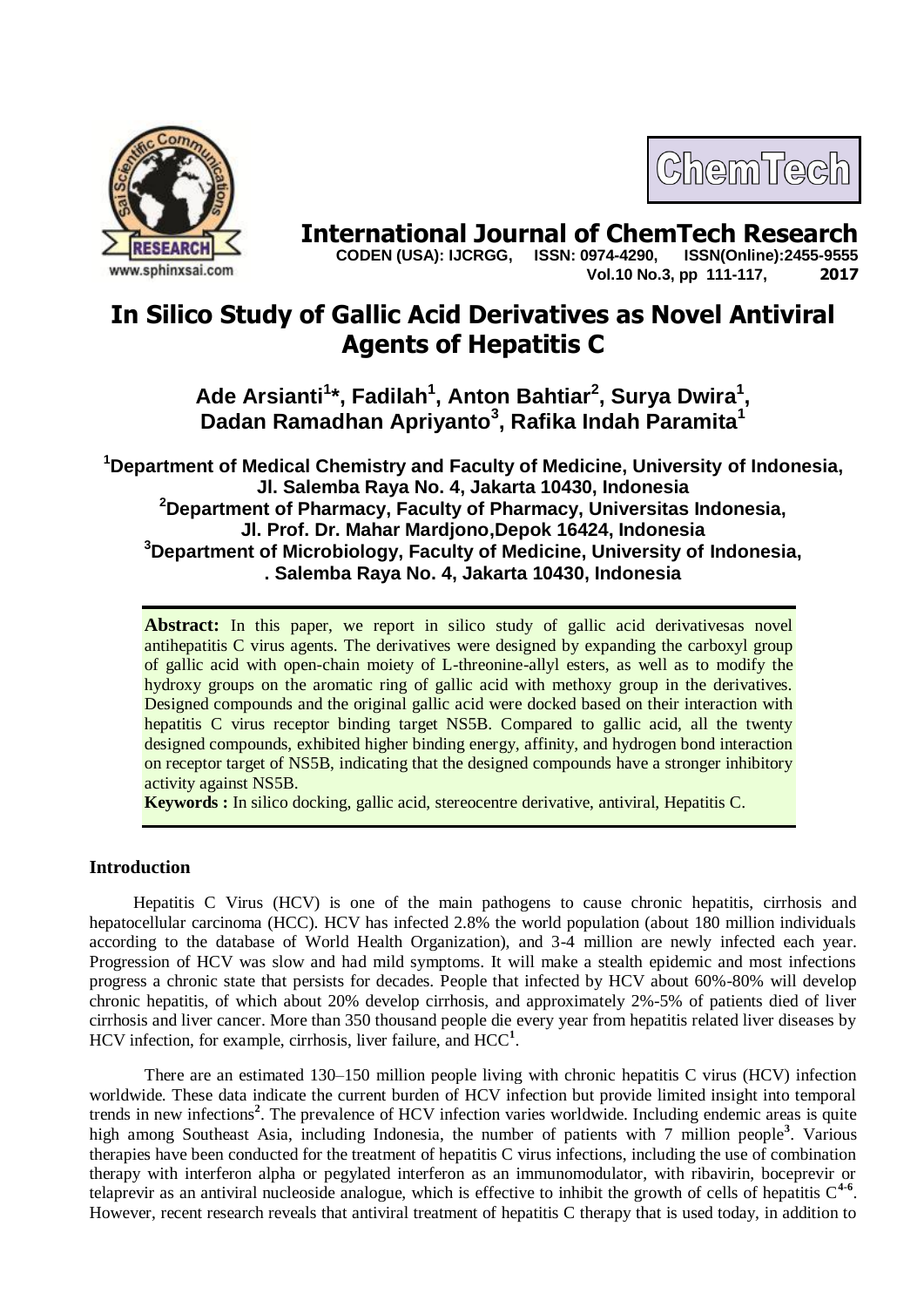poor tolerance to some patients and severe side effects, also has a high resistance level, so it is not effective longer used<sup>7</sup>. This fact encourages the efforts to continue to conduct research and development of hepatitis C antiviral drugs that are more effective and saver.

Gallic acid (GA; 3,4,5-trihydroxyl-benzoic acid) is compound which is widely distributed in various plants, fruits, and foods. Gallic acid was demonstrated to have various biological activities including antibacterial, antiviral, and anti-inflammatory**<sup>8</sup>** . In 2005, researchers from China revealed that the gallic acid (**1**) is contained in the ethanol extract of Chinese herbal plant *Saxifraga melanocentra*, showed antiviral activity by inhibiting the activity of HCV NS3 serine protease<sup>9-10</sup>. Similar with these results, Sharaf and co-workers in 2012, reported that the gallic acid (**1**) which is the main component of grape seed extract (*Vitis vinifera* L) shows the inhibitory effect on cell growth of the hepatitis C virus human hepatoma  $\text{HepG2}^{11}$ . GA treatment was found to diminish the cellular oxidative stress by decreasing ROS production, which in turn was unfavorable for HCV. Thus, GA is suggested to be a promising adjuvant in HCV therapy**<sup>12</sup>** .The results of previous studies indicate that the gallic acid is a naturallyobtained compound that potential to be developed as antiviral of hepatitis C. Previous researchers reported that the ester of gallic acid and D-glucose (gallated-D-Glucose ester) is isolated from the Chinese herb *Saxifraga melanocentra*, has several chiral centers of the monosaccharides Dglucose group showing the antiviral activity of hepatitis C is 10 times more powerful than the gallic acid or alkyl esters error which has no chiral center<sup>13</sup>.

Meanwhile, based on our research, synthetically modified chemical structure by addition of chiral center (stereocentre) on a derivative compound antimycin  $A_3$ has proven to increase their activity as antiviral hepatitis C. Accordingly, the results of this study indicate that the chiral center plays an important role and contribute to increasing in antiviral activity of hepatitis C. Thus, in this study we aim to design and study about molecular docking of gallic acid derivatives with chiral center on compound **10 - 12**(Figure 1). Our previous study also showed that the methylation of the hydroxy group on the aromatic ring will enhance the antiviral activity of hepatitis C derivatives, so in this study, we modify the hydroxy groups on the aromatic ring of benzene into monomethoxy, dimethoxy and trimethoxy group on the target compound **13 - 15**,**16 – 18,** and **19 – 21**, respectively.To study the extent to which the stereochemistry affect the antiviral activity of hepatitis C, so we designed the chiral center at bottom facial stereochemistry (R configuration) at the hydroxyl group of target compounds **11, 14, 17** and **20** (marked with a dotted red line), in contrast, with top facial stereochemistry (S configuration) at the hydroxyl group of target compounds **12, 15, 18** and **21** (marked with thick blue line). Addition of chiral center on open-chain structure of the target compounds gallic acid derivatives can be expected to significantly increase the activity, effectiveness and efficiency as an antiviral agent of hepatitis C.



**Figure 1. Structure of gallic acid (1), gallic acidderivative (10) - (15)**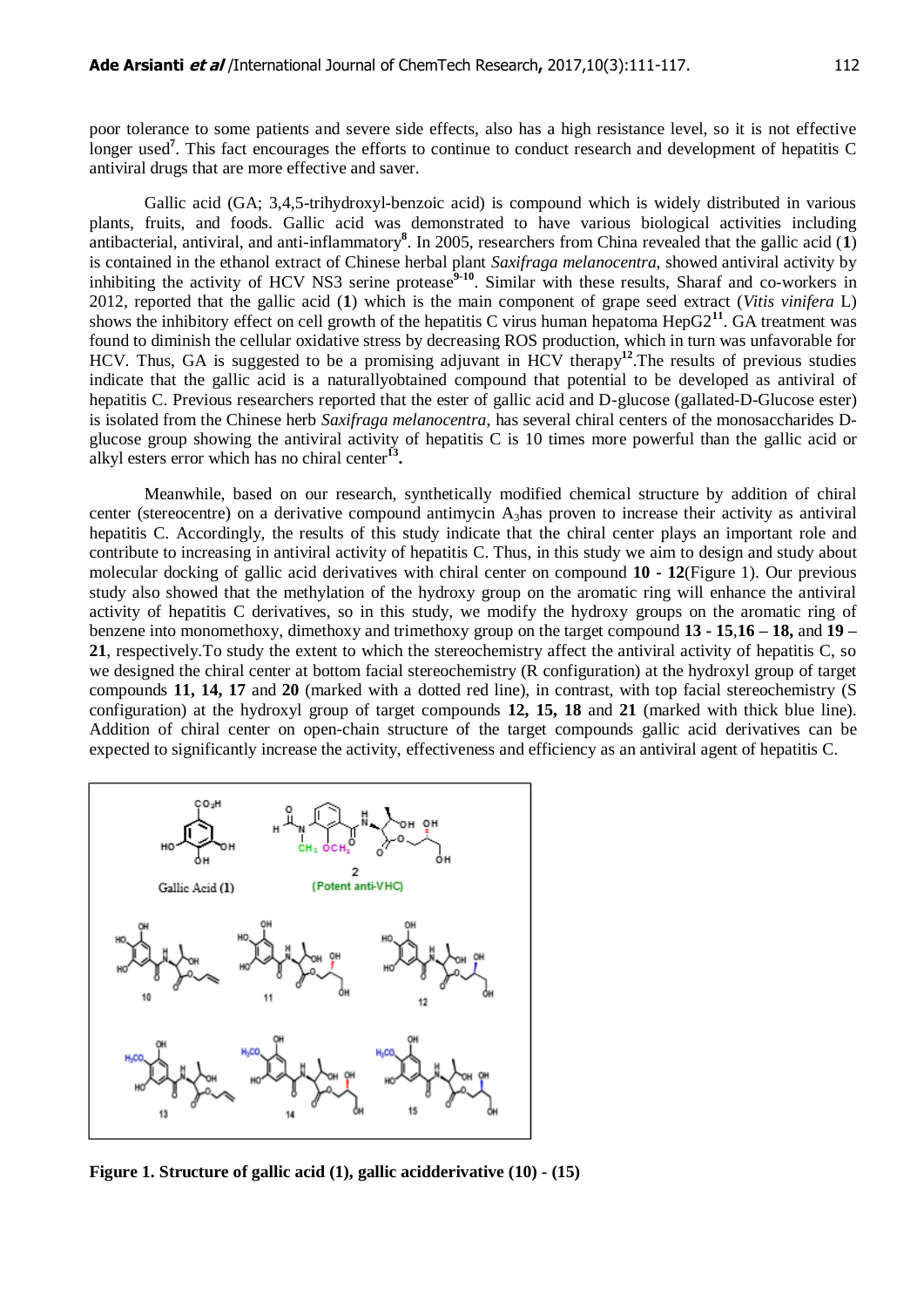#### **Methods**

In this research, we simulated some derivative compounds of gallic acid based on their interactions with NS5Bhepatitis C cancer, using computer software applications (*Molecular* method)**<sup>14</sup>**(Vidal et al., 2011) to determine the best compounds**<sup>15</sup>**(Wang et al., 2009). Analysis and screening werebased on Gibbs Free energy (∆G) values, affinity, conformation of the structure, and hydrogen bonding interaction between compounds and thetarget proteins**<sup>16</sup>**(Kruger et al., 2010).

## **Sequence alignment and homology modelling**

Target protein sequences were selected and downloaded from NCBI [\(http://www.ncbi.mlm.nih.gov/genomes//\)](http://www.ncbi.mlm.nih.gov/genomes/). The multiple sequence alignment method was based on clustal W2 program [\(www.ebi.ac.uk/Tools/clustalw2/index.html\)](http://www.ebi.ac.uk/Tools/clustalw2/index.html). Homology modeling was performed using the Swiss Model which can be accessedthrough [http://www.swissmodel.expasy.org/SWISS-MODEL.html.](http://www.swissmodel.expasy.org/SWISS-MODEL.html) Swiss model showed that NS5B has structurallyhomologous to a target protein with template PDBcode 1g5mA (target region 3-204, 88.00 % of sequence identity).

## **Structural Analysis of Target Protein**

Validation of 3D structure from homologymodeling was performed using the Protein Geometry program and superimposed using superpose program in MOE2009.10 software. Based on superimposed the RMSD was calculated to find out structural similarity betweentemplate model mutated with 3D structure fromhomology modeling. Identification of catalytic site of protein target using site finder program in MOE 2009.10 software.

#### **Optimization and Minimization of 3D Structure**

Optimization and minimization of three-dimensional structure of the enzyme were conducted using the software of MOE 2009.10. with addition of hydrogen atoms. Protonation was employed with protonate 3D programs. Furthermore, partial charges and force field were employed with MMFF94x. Solvation of enzymes was performed in the form of a gas phase with a fixed charge, RMS gradient of 0.05 kcal/ $A<sup>0</sup>$ mol, and other parameters using the standard in MOE 2009.10 software.

#### **Preparation of Compounds**

Some gallic acid derivatives were designed using ACD Labs software. With this software, The analogues were built into three-dimensional structures. The three-dimensional shape was obtained by storing the derivative in the 3D viewer in ACDLabs. Furthermore, the output format was changed into Molfile MDL Mol format using the software Vegazz to confirm for the docking process. Compounds were in the wash with compute program, adjustments were made with the compound partial charge and partial charge optimization using MMFF94xforcefield. The conformation structure energy of compounds was minimized using the RMS gradient energy with  $0.001$  kcal/A $^{\circ}$ mol. Other parameters were in accordance with the default setting in the software.

#### **Molecular Docking**

The docking process was begun with the docking preparation, that was employed using a docking program from MOE 2009.10 software. Docking simulations were performed with the Compute-Simulation dock program. The placement method was conducted using a triangle matcher with 1.000.000 repetition energy reading for each position and other parameters were in accordance with the default settings in the MOE software. Furthermore, scoring functions used London DG, refinement of the configuration repetition forcefield with 1.000 populations. The first repetition was done for 100 times and the second setting was conducted only for one of the best result.

## **Results and Discussion**

The molecular docking process predicts ligand confirmation and orientation within their targeted binding site which holds great promise in the field of computer-based drug design**<sup>17</sup> .** Twenty designed compounds (**Figure 2**), including thederivatives (**10) - (21)**, open-chain core of threonine-allyl-ester as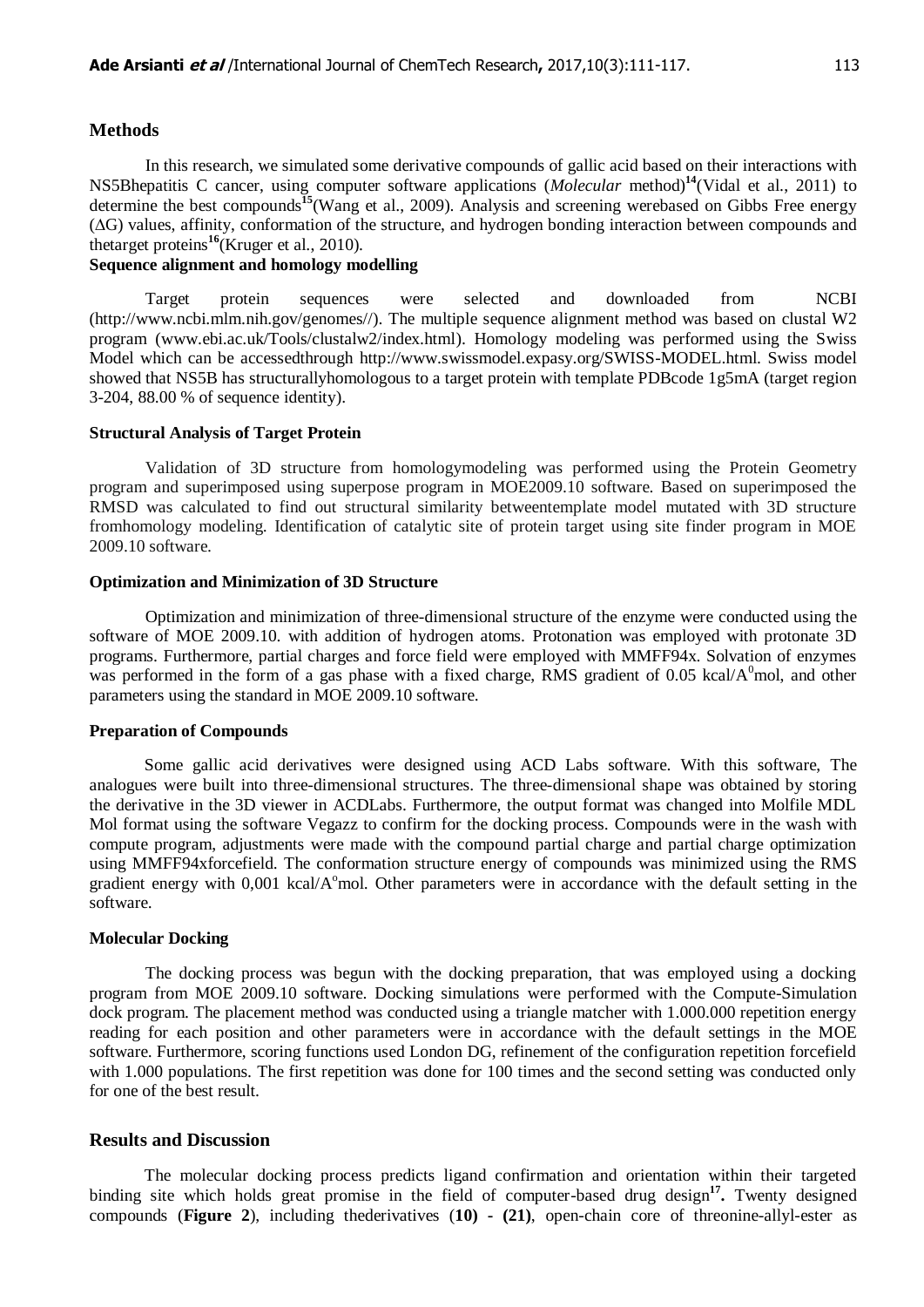ammonium kloride salt (**9**)and simple benzoic acid ring segments (**1) – (7)**, were simulated using molecular docking on target protein of NS5B hepatitis C virus.



**Figure 2. Structure of designed compounds**

The results are displayed in Table 1. The top-ranked compounds were selected based on low ∆G binding energy, high p $K_i$  affinity, and number of hydrogen acceptor/ hydrogen donors (hydrogen bonding interaction) to the catalytic site of NS5B target protein.As shown in Table 1, compared to gallic acid, all the twenty designed compounds, exhibited higher binding energy, affinity, and hydrogen bond interaction on receptor target of NS5B, indicating that the designed compounds have a stronger inhibitory activity against NS5B.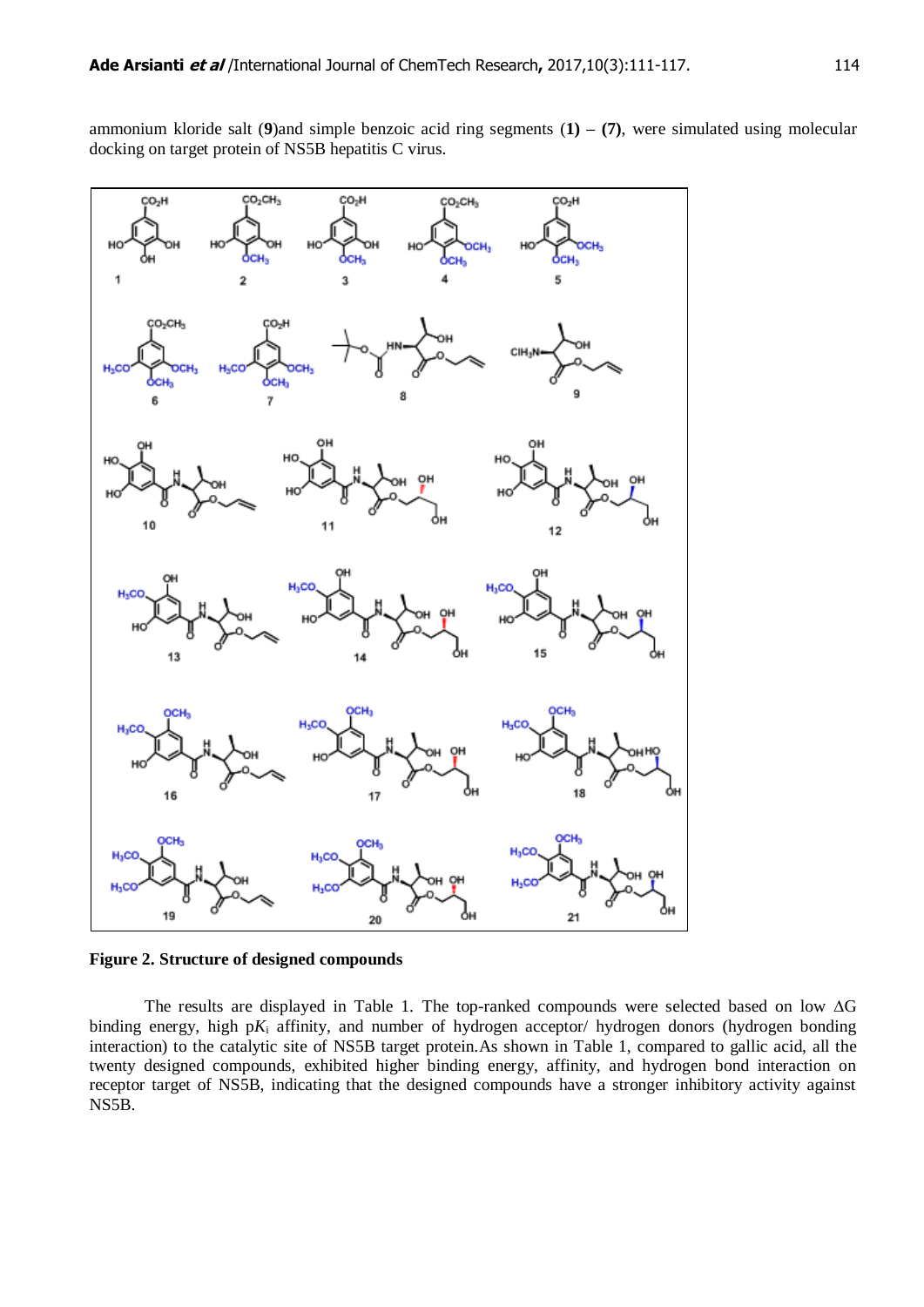| Compound        | $\Delta G$<br>(Kcal/mol) | pKi<br>$(\mu M)$ | <b>Hacceptor/H</b> donor<br>interaction |
|-----------------|--------------------------|------------------|-----------------------------------------|
| Gallic acid (1) | $-5.5931$                | 5.971            | 3                                       |
| $\overline{2}$  | $-6.1742$                | 5.301            | $\mathbf{1}$                            |
| 3               | $-8.3567$                | 5.321            | $\overline{2}$                          |
| $\overline{4}$  | $-7.1244$                | 5.125            | $\mathbf{1}$                            |
| 5               | $-8.4908$                | 7.675            | 5                                       |
| 6               | $-8.4001$                | 6.562            | 3                                       |
| $\overline{7}$  | $-7.2450$                | 6.203            | $\overline{c}$                          |
| 8               | $-6.2114$                | 6.123            | $\overline{c}$                          |
| 9               | $-7.0897$                | 6.205            | $\overline{\mathbf{3}}$                 |
| 10              | $-10.7254$               | 6.371            | $\mathbf{1}$                            |
| 11              | $-11.8169$               | 10.751           | 10                                      |
| 12              | $-10.6663$               | 7.875            | 5                                       |
| 13              | $-8.3558$                | 7.005            | 3                                       |
| 14              | $-8.3560$                | 7.106            | $\overline{\mathbf{3}}$                 |
| 15              | $-9.6601$                | 7.050            | 5                                       |
| 16              | $-8.3450$                | 6.824            | $\overline{2}$                          |
| 17              | $-9.3422$                | 7.379            | 4                                       |
| 18              | $-9.5484$                | 8.885            | 6                                       |
| 19              | $-8.3330$                | 6.423            | 3                                       |
| 20              | $-9.7132$                | 7.118            | 5                                       |
| 21              | $-8.5255$                | 7.421            | 4                                       |

**Table 1.The Properties of twenty designed compounds and gallic acid (1) on the catalytic site of NS5B**

The docking of the derivatives compound **10-21**, produced the two top-ranked compounds, namely, compounds **11** and **12**(marked as blue color),which showed lower ∆G binding energy valueand a higher number of hydrogen bonding interaction than the others compounds. The ∆G valuesof compounds **11,** and **12** are-11.8169and -10.6663 kcal/mol, respectively, which are better than gallic acid (**1**), with a ∆G value of - 5.5931kcal/mol.These results showed that, compared to gallic acid, those two top-ranked compounds will form a more stable complex with NS5B, as well as, be better able to inhibit and reduce the activity of NS5B. The pKi value of the two top-ranked compounds are higher than gallic acid, indicating that they have a higher affinity and interact effectively with the target NS5B. Moreover, all of those two top-ranked compounds have a number of hydrogen acceptor/hydrogen donor interactions more than gallic acid, which demonstrated greater inhibitory activities on receptor target NS5B.These favored ligand modes were stabilized by hydrogen bonds between the functional group from the ligands with the functional group of side chain residues of caspase protein.

If a compound interacts with the catalytic site of the protein target, it will reduce the activity of the target protein,and change the protein conformation. Generally, the interaction of the compound with the complex protein target is the hydrogen bond (figure 4). The quantities of hydrogen bond interactions of the compoundwiththe catalytic site of the target protein indicate its ability to inhibit the protein target. Figure 3displays the ligand complex interaction of the two top-ranked compounds (**11**and **12**) with the receptor target NS5B.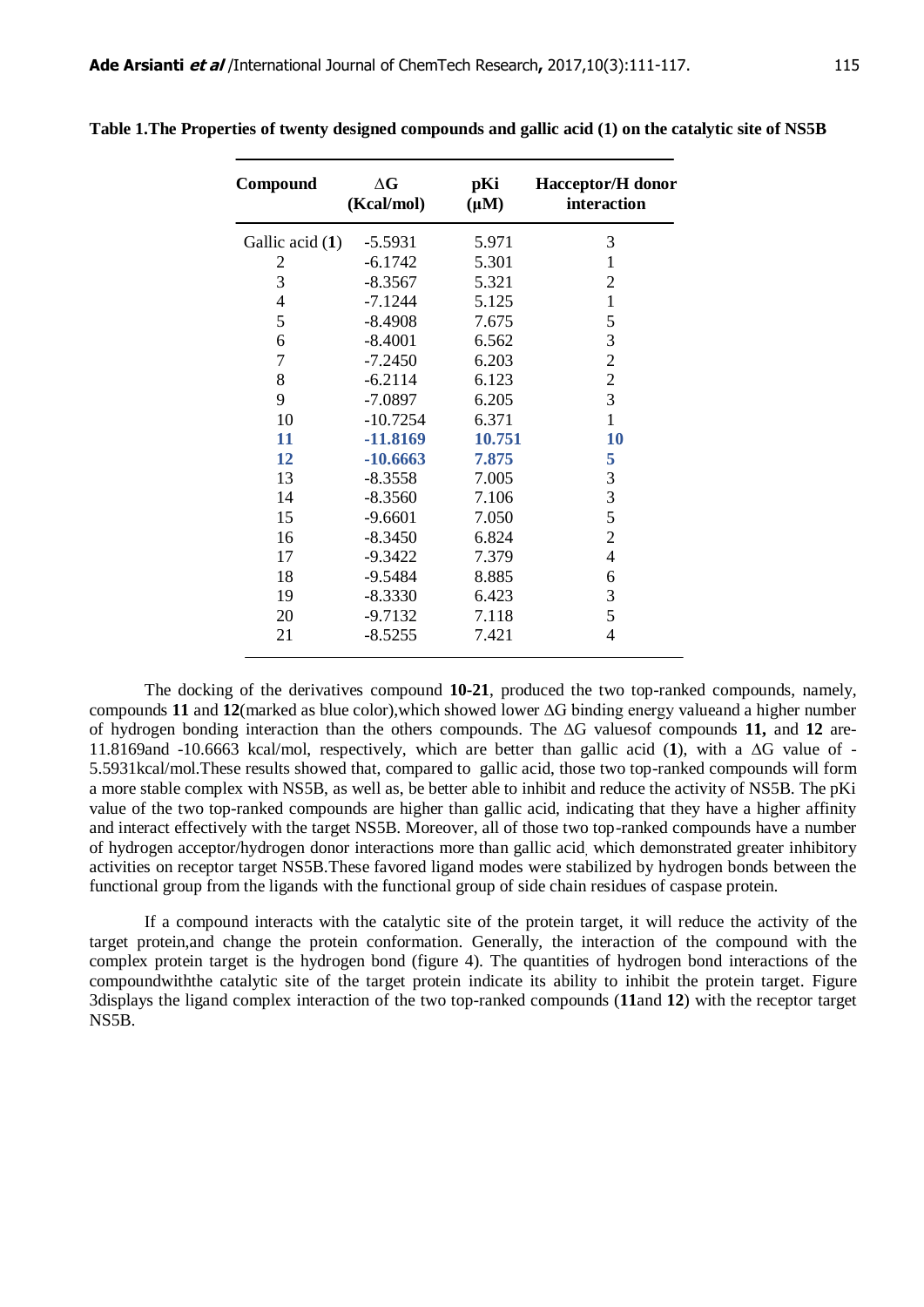

**Figure 3. Interaction of compound 11 (a) and 12 (b) on the catalytic site of NS5B.**

As shown, all the two of top-ranked compounds could change the conformation of the receptor target cavity, and were able to enter the binding site of the receptor target NS5B. In addition, compared to gallic acid, derivative compounds showed more hydrogen binding interaction against NS5B. The docking results revealed **11** which bears hydroxylated open chain core with bottom facial stereochemistry of chiral center, has more binding interaction, a more stable conformation and a stronger inhibitory activity on the catalytic site of NS5B than gallic acid. Similar to **11**, compound **12**bearingchiral center at the top facial stereochemistry on open chain core as a ligand, also showed stable conformation and strongly inhibited the activity of the NS5B catalytic site.



**Figure 4.hydrogen binding interaction of compound 11 (a) and 12 (b) against NS5B**

These docking results confirmed that introducing bottom facial stereochemistry of chiral center on the hydroxylated open chain corein compound **11** and **12** could remarkably improve its inhibitory activity against the receptor target NS5B of hepatitis C virus.Inconsistent with our previous study, compounds that have methoxy group on the aromatic ring,didnot have better antiviral activity of hepatitis C than compounds without methoxy group. Based on the same top facial stereochemistry on open chain core, i.e compounds **12, 15, 18** and **21,** the order of ∆G values was follow the number of methoxy group, with the ∆G values of compound **12** that did not have the methoxy group, was highest than another. The methoxy group will make compouds too lipofilic and may decrease antiviral activity. Thus, compound **11** and **12**arepromising candidates for new agents of anti-hepatitis C virus.

#### **Conclusion**

In conclusion, we have simulated twenty designed compounds by molecular docking approach. Among them, the derivative **11**which have bottom facial stereochemistry of chiral center on the hydroxylated open chain core, demonstrated stronger inhibitory activity and greater interaction on the catalytic site of NS5B hepatitis C virus, compared to the original gallic acid.